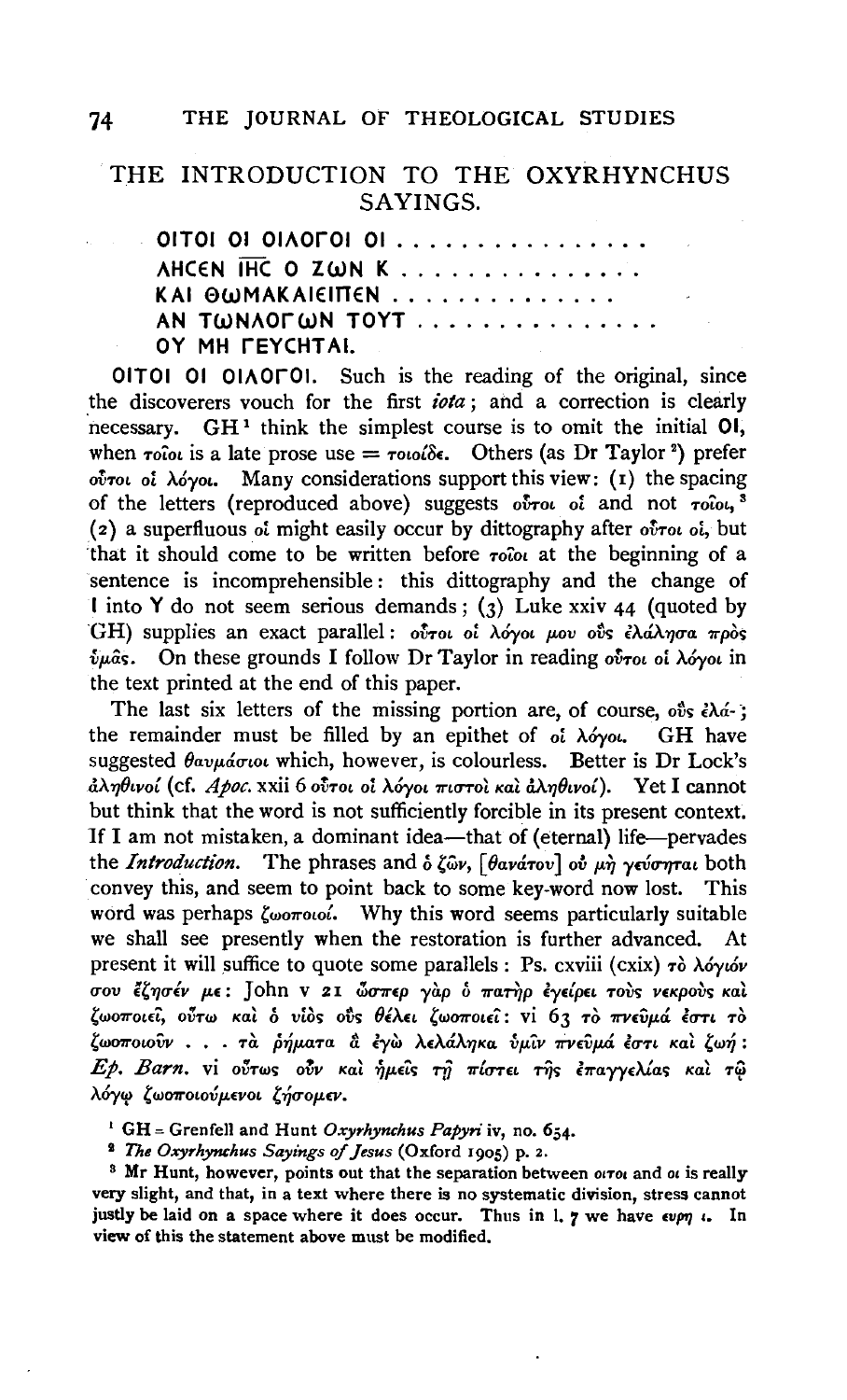The crucial question is the completion of I. 2. Current proposals deal with two points: **I.** with what followed  $\delta$   $\zeta_{\omega}$ ; **2.** with what came before. *Kal* @wµa<sup>2</sup>. **I.** GH suggest, but with reserve, K[vplos or K[al]  $\frac{\partial \pi}{\partial \theta}$ ανών; Dr Hicks (ap. Taylor GH op. cit.) και  $\frac{\partial \lambda}{\partial \theta}$ ινός. z. (a) read *cp,),{1l"7l"'l!* or *MaTB{f!-* (or *MaTBat'l!)* for the reasons stated *ad loc.;* (b) Mr Bartlett suggests  $\tau$ ots  $\tau \in \tilde{a} \lambda \lambda$ ots or  $\tau$ ots  $(\tilde{t})$  *μαθηταΐς*; (c) Prof. K. Lake, comparing the usage of *Acta Thomae*, conjectures 'Iov'δα τω] και ®ωμα.

All these conjectures agree in one point, in postulating a second dative dependent upon  $\partial_t \tilde{\Delta} \tilde{\lambda} \eta \sigma \epsilon \nu$ . And the discoverers treat it as a fact that Thomas was in some way claimed as the authority for the Sayings.

Yet all three views are open to objection. The first and third, indeed, seem quite inadmissible, for they can only be understood to represent the Sayings as the matter of a special revelation. Sayings 2, 3, and 4, with Logia 1, 5, 6, and 7, sufficiently refute this. But  $\tau$ ots  $\mu a \theta$ *ma* $\hat{i}$ ; *Kal*  $\Theta$ *wp.* is not open to such radical objection—unless we compare John xx 26, and call the Sayings post-resurrectional. We can claim that St Thomas is specially mentioned, as is St Peter in Mark xvi 7 είπατε τοίς μαθηταίς αυτού και τω Πέτρω, in order to shew that he was in some way specially interested. But this is surely a vague and indirect way of indicating one's authority for a document. And when we remember that this unsatisfactory statement with its far-reaching claim rests totally on a conjecture, we may fairly look about for another solution.

Such a solution was suggested to me by Acts i 3, where the author speaking of our Lord says: παρέστησεν έαυτὸν ζῶντα ... **οπτανόμενο**ς avrois, and by Mark xvi II κάκεινοι άκούσαντες ότι ζή και εθεάθη υπ' airing  $\eta$ <sup>T</sup>iornoav. The editor may well have followed the same line of thought and have fortified his allusion to the resurrection ( $\delta \xi \hat{\omega} v$ ) by a reference to the proof of it. I therefore read  $\kappa$ [al pavels rols  $\delta \epsilon \kappa a$ , or better, «ai opbeis rôis déka (see I Cor. xv 5-8, Luke xxiv 34, Acts ix 17; cp. xxvi 16<sup>1</sup>). We can now safely refer to John xx 26  $\eta \sigma a \nu$ *tσω* οί μαθηταὶ αὐτοῦ καὶ Θωμᾶς μετ' αὐτῶν.

The lacuna in 1. *3* is less important. GH restore και είπεν [αυτούs; but unless we grant that *atro*<sup>c</sup>s is used very loosely, we are in danger of making the Editor quote the following Saying as post-resurrectional. In spite of objections, therefore, I propose to put a stop after  $\mathcal{P}\omega\mu\hat{q}$ , and to continue  $\kappa a$   $\hat{i}$   $\pi \epsilon \nu$  [ $\hat{a} \hat{v} \tau \hat{\omega}$ s; the pronoun being strongly emphatic.

We are now free to consider the line of thought. If the editor wrote  $\zeta$ worow' in 1. I, he might naturally think fit to vindicate the epithet, and I will present what I take to be his reasoning by means of a paraphrase :

<sup>&</sup>lt;sup>1</sup> I must express my acknowledgements to Mr F. E. Brightman for the exact wording of this restoration and for the references. I had previously conjectured (amongst other and more clumsy things)  $\kappa$ [al  $\phi$ avepw $\theta$ els rols i'.